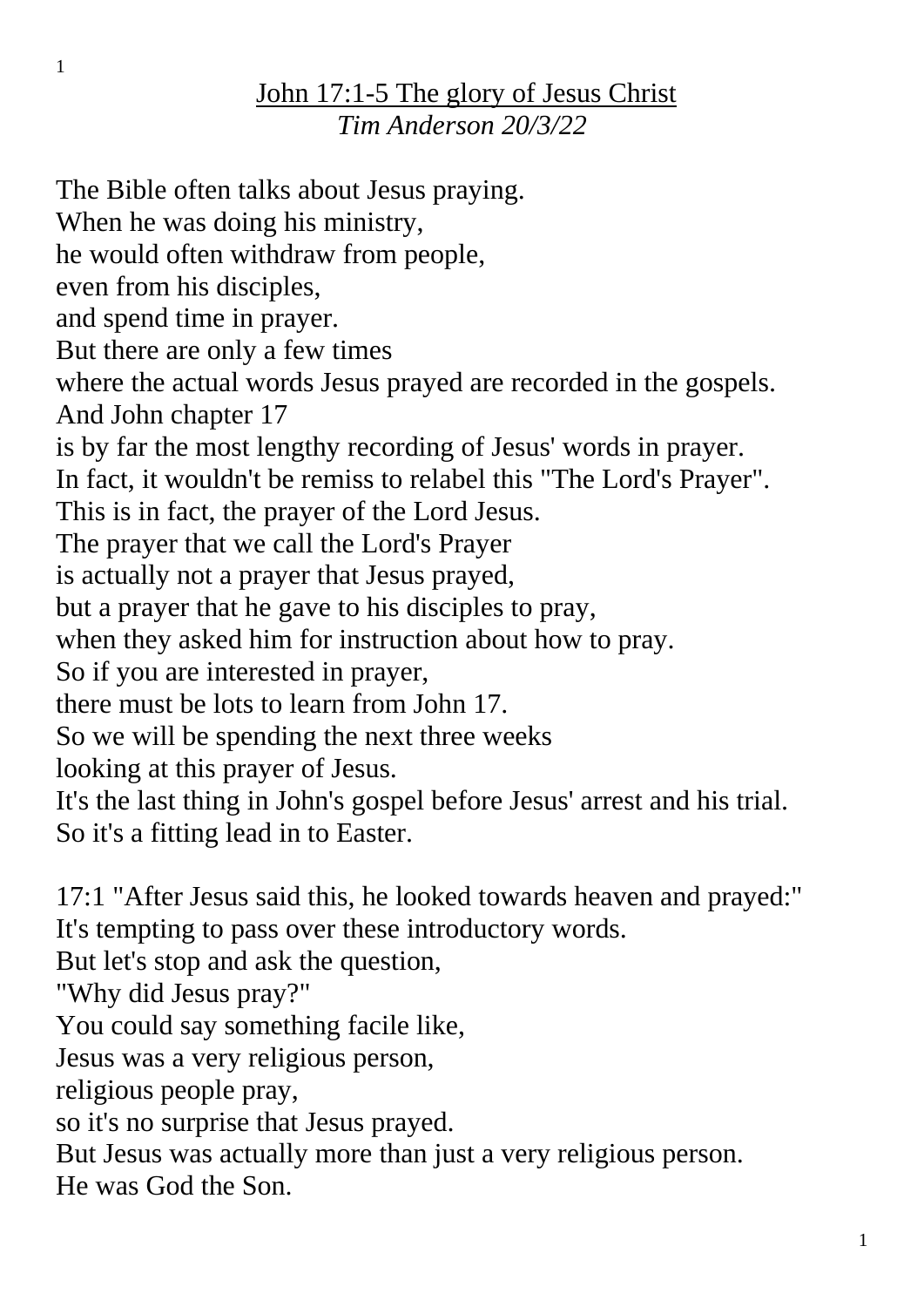When he prays to his Father,

he's praying to one who he shares infinite majesty with.

Jesus is the equal of God the Father in power, in glory, in honour. The eternal Son of God was there at the creation of the Universe.

It is something different to our prayers.

We come before one

who we aren't worthy to gather up the crumbs under his table,

to use the words of the prayer book.

We can only come before God

because Jesus has opened the way for us by his blood.

But Jesus is speaking with his Dad.

Why did Jesus pray?

You could say something theological like,

God is sovereign.

He is going to achieve all of his plans.

He has a plan to redeem the world

by the sacrifice of his son on the cross.

Jesus doesn't need to pray for that to happen.

It's going to happen anyway.

What is happening to Jesus is prophesied in Scripture.

God always makes the prophesies of Scripture take place.

It will happen whether Jesus prays or not.

Why did Jesus pray?

But you see when Jesus prays,

he's not a powerless human trying to bend the will of the Creator to fit in with the desires of the human.

We might be like that.

We might treat prayer as an attempt to cajole God

into running the world the way we would like him to.

I'm not saying we should.

Just that sometimes we do.

But that's not Jesus' reason for praying.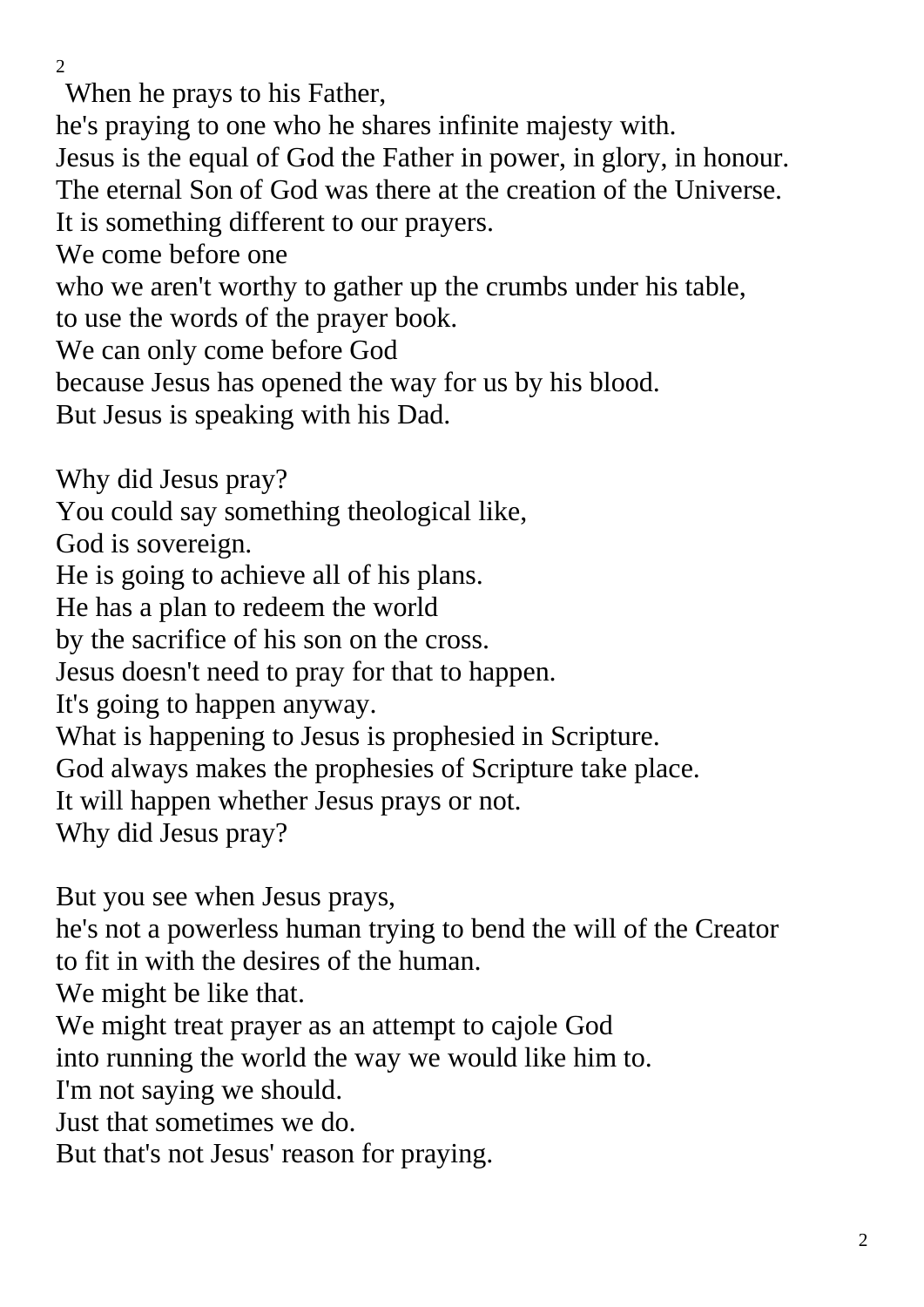Jesus prays to align his will with the will of the Father. He wants his affections to be in tune with the Father's affections. Rather than Jesus prayer revealing a long list of things about his life that he wishes were different, instead his prayer is showing that his heart beats in sync with the Father's heart.

And yet, Jesus does pray to the Father. When Cherida gets home from work, we chat about our days. She tells me about school. I tell her about whatever I've been doing that day. There's a mutuality about it. She wants to hear about my day, I want to hear about hers. But prayer, even Jesus' prayer is not like that. Jesus prays to the Father, but the Father does not pray to Jesus. Even though Jesus is one with the Father, he is the equal of the Father is power and glory, yet he prays to the Father and it doesn't happen the other way around. Jesus' prayer is him getting his affections in tune with the Father's affections. It doesn't happen the other way around. There is equality in the Trinity. But there is also submission in the Trinity. Jesus is in perfect submission to the will of his Father. And his prayer is an expression of his submission to the will of his Father. Is it possible to be both equal and in submission at the same time? Jesus shows that it is.

17:1 "After Jesus said this, he looked towards heaven and prayed:"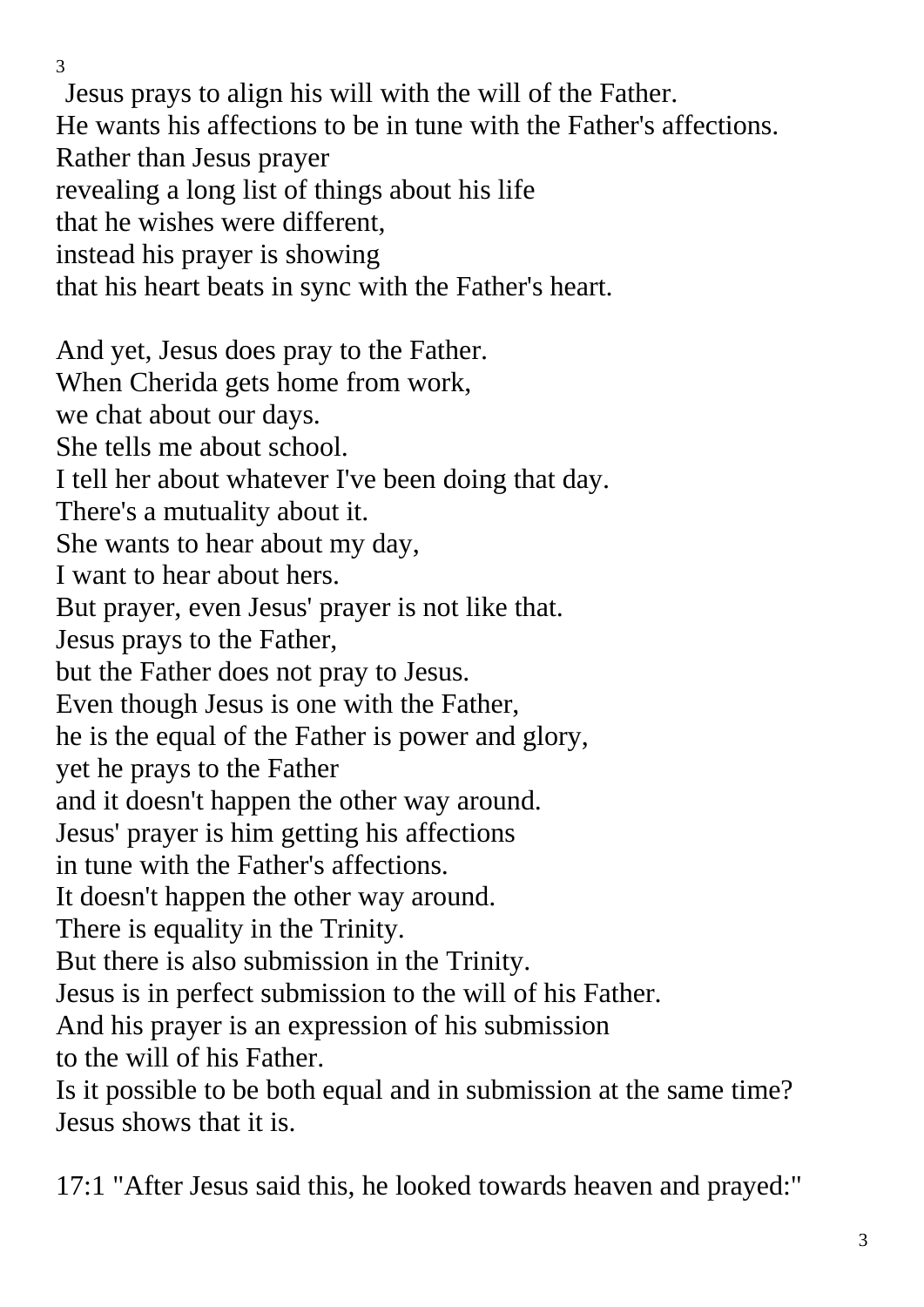After Jesus said what?

After he gave his disciples the teaching recorded in Ch14-16 some of which we looked at last week in the passage about the vine. Jesus spoke to people about God.

Then Jesus spoke to God about people.

It gives us the shape of Christian ministry.

It would be no good me getting up to preach the Word to you if I didn't pray for you as well.

We believe that God will be at work as we teach people about him. But we also believe that God is at work in answer to our prayers. So we teach and we pray.

Why did Jesus pray?

He prayed to align his heart with the Father's heart.

He prayed as a sign of his submission to the Father.

He prayed because he wanted the Father to be at work in his disciples.

Next. Jesus prays for himself.

In the passages we will look at next week,

and the one Rod Morris will look at with you the week after,

Jesus prays for his disciples and he prays for Christians generally.

But in today's passage he prays for himself.

What does Jesus pray for himself?

17:1 "Father, the hour has come. Glorify your son."

Jesus prays to be glorified.

Is it appropriate to pray to be glorified?

Well it depends on who you are.

If your name is Vladimir Putin

and you are expecting the Russian people to treat you like a rock star because you are leading the nation to reclaim its ancient empire,

then the answer would be a resounding 'No'.

It would be highly inappropriate.

But if you are Jesus,

then being glorified,

as actually about removing the veil.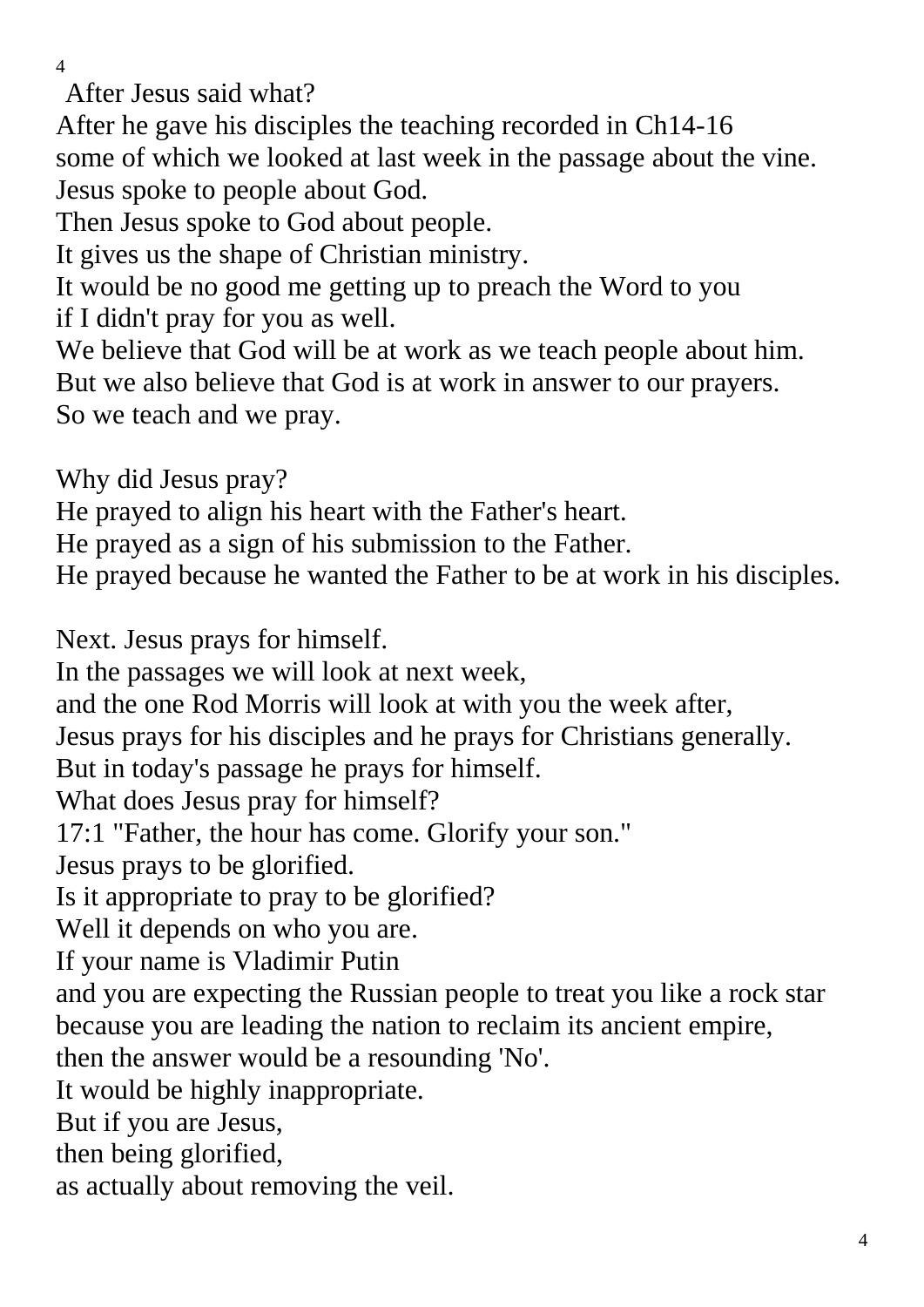It's about allowing people to see what is true but currently hidden. In verse 5 Jesus says,

"And now Father, glorify me in your presence with the glory I had with you before the world began." The glory that Jesus is praying for is glory that is rightfully his. His glory was obscured when he came to earth. And he's praying for what was obscured to be restored. It's about us seeing Jesus for who he really is. It's entirely appropriate that we see the truth about Jesus. And that means Jesus being glorified.

And if you still have any lingering concerns about Jesus praying for his own glorification, like it lacks humility or something, consider how he will be glorified. "Father, the hour has come." Which hour is he talking about? We might think about being glorified as a ceremony where you get presented with some trophy or award. But that's not how Jesus will be glorified. Jesus is talking about the cross. That's the hour that has come. It's time for him to go to the cross. How will the glory that he had before the world began be restored? It will be restored when he returns to heaven. How does he return to heaven? He returns by the way of the cross. When Jesus prays 'glorify your Son', he's praying that he might go to the cross. Yes and then be resurrected and exalted to God's right hand. But he has to go to the cross first, and he 100% knows it. And he's praying for it.

There's nothing wrong with praying to be glorified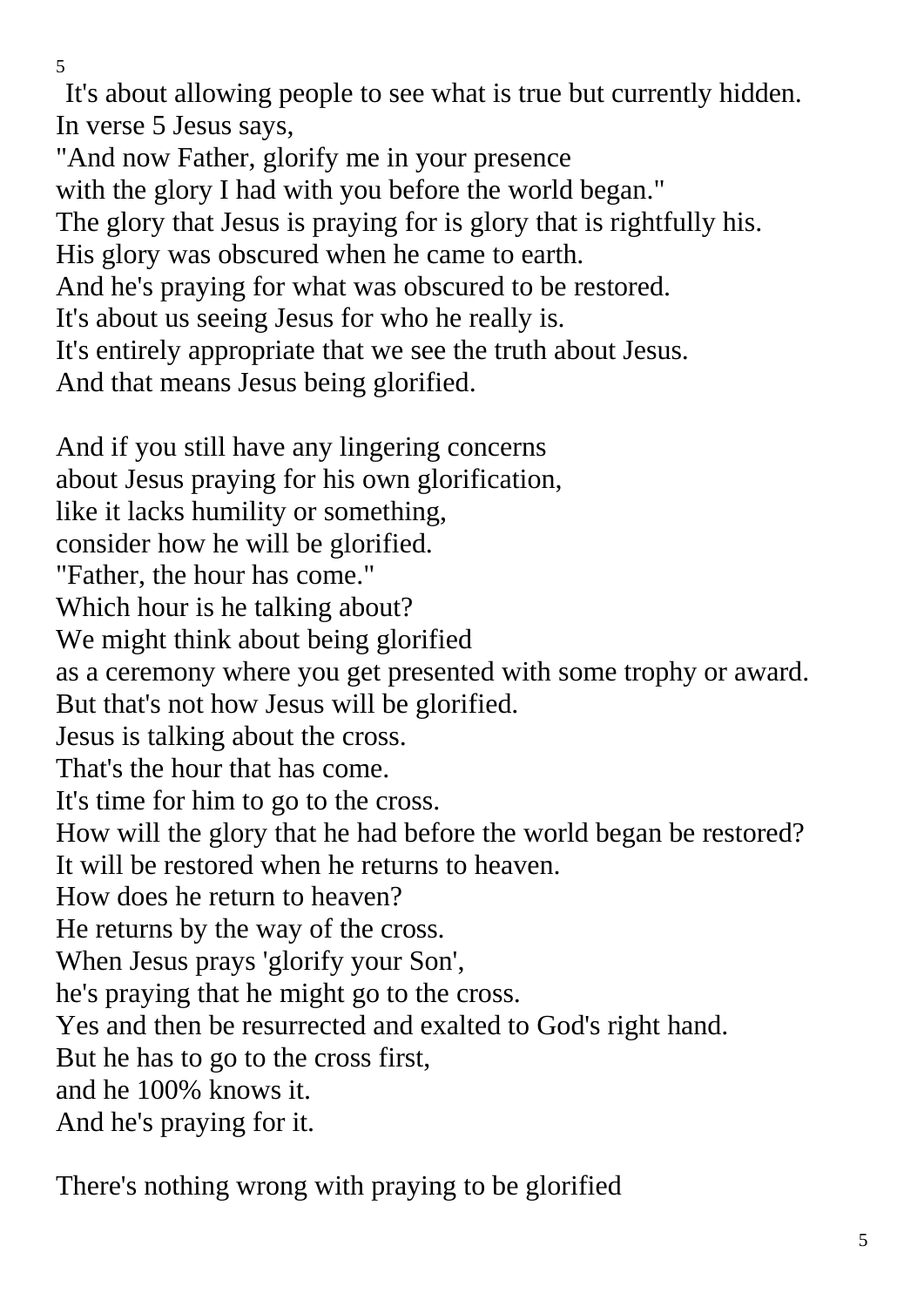if the glory is just revealing what is already there.

Here's a surprising consequence of that.

We can pray to be glorified.

I bet you never thought it was OK to pray to be glorified. But we can pray,

"Father, you have made me a child of God.

Please glorify me, by making it evident to those around me,

that I am indeed a child of God."

We're not praying to be glorified

by boasting in the things people usually might boast in.

"Lord please let people recognise my sparkling wit

or my stunning good looks or something like that."

And neither do we pray,

"Lord please help people to see how hard I work for your kingdom and honour me for serving you."

That's would be seeking glory for ourselves not the Lord Jesus. But we can pray,

"Lord, unveil peoples' eyes,

that they might see that you have made me your child.

Let them see how gracious you have been to me,

not counting my faults against me

but accepting me as your child,

and working in me through your Spirit."

But be warned, that's a dangerous prayer to pray.

God may well choose to answer it

by making you follow the way of the cross.

People may recognise you as a child of God

because of the Christ like way you endure adversity.

So just as Jesus was glorified on the other side of the cross,

if you pray to be glorified,

you too may find glory in your suffering.

This is how the apostle Paul found himself glorified when writing to the Corinthians.

1 Cor 12:9 "Therefore I will boast all the more gladly about my weaknesses,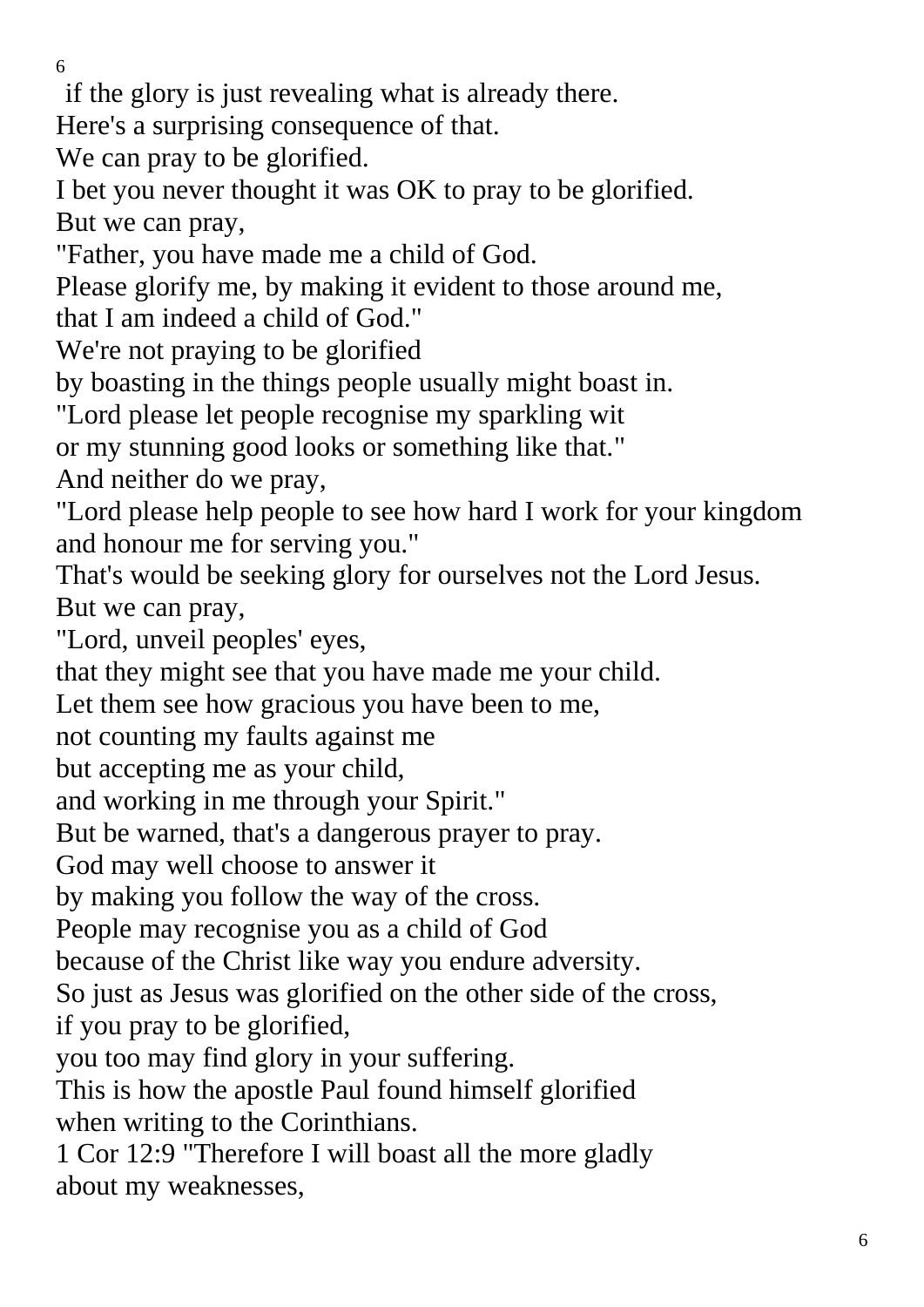so that Christ's power may rest on me. That is why for Christ's sake, I delight in weaknesses, in insults, in hardship, in persecutions, in difficulties. For when I am weak, then I am strong."

Jesus prayed to be glorified. And he was by the way of the cross. We too can pray to be glorified. If we dare.

7

Jesus prayed to be glorified. But he didn't stop there. Jesus' glorification was not an end in itself. Jesus prayed to be glorified so that the Father would be glorified. 17:1 "Glorify your Son, that your Son may glorify you."

I said earlier that Jesus prayed to align himself with the Father's affections. He also worked to bring the Father glory. His own glory was in order to bring the Father glory.

God the Father is invisible. That makes it hard to see his glory. We can see his glory reflected in what he has done. The glory of creation points us to the Father's glory. But we can't actually see the Father's glory itself. At least not until we get to heaven.

Moses did catch a glimpse of God's glory.

God hid Moses in a cleft in a rock.

And Moses was able to peek out and catch a glimpse.

But that's the closest anyone has come to seeing God's glory.

I guess the other time is when Peter, James and John

saw Jesus transfigured on the mountain.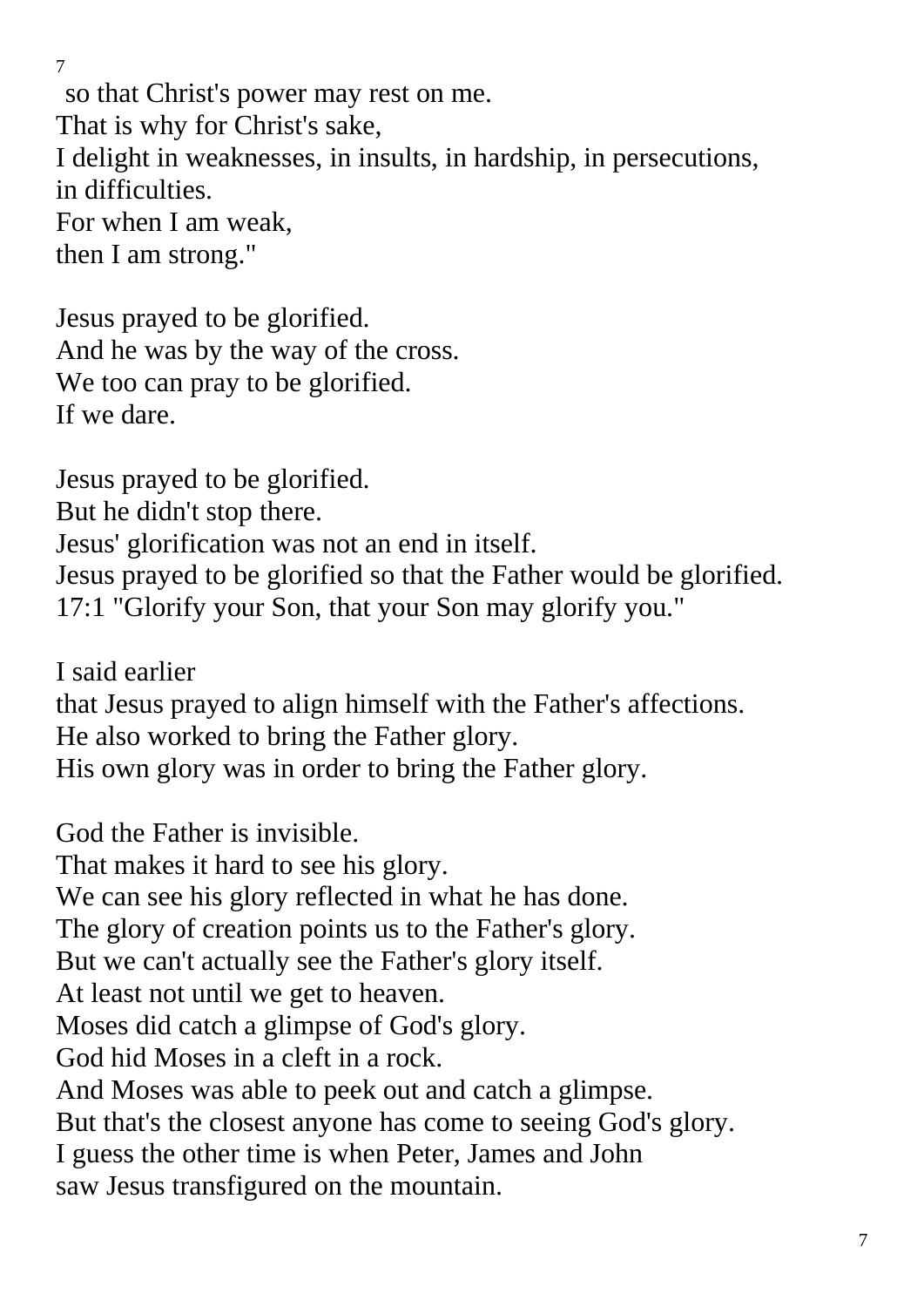But here, Jesus is telling us that he works to bring glory to the Father. It's part of Jesus' willing submission to the Father. The goal of his work was to bring the Father glory.

How did that happen? In short, through the gospel. The Father's glory is revealed in the gospel. We see his love, his mercy and his kindness when we see the people he has saved. It's not unlike Dr Catherine Hamlin. How do you see the glory of Dr Hamlin? When you meet one of the women whose lives she transformed with a fistula operation. You meet one of those women, and you say, "What a fantastic doctor!" The results of her work reveals her glory. That's a picture of the Father's glory. His glory is revealed when we see those people he has given the gift of eternal life to. That's what Jesus says. "<sup>2</sup> For you granted him authority over all people that he might give eternal life to all those you have given him. **<sup>3</sup>** Now this is eternal life: that they know you, the only true God, and Jesus Christ, whom you have sent. <sup>4</sup>I have brought you glory on earth by finishing the work you gave me to do."

Whenever you see the word 'for' in the Bible, you should ask, "What's it there for?" Glorify your Son, that your Son may glorify you. For you granted him authority ... How does the Son glorify the Father? By completing his saving work.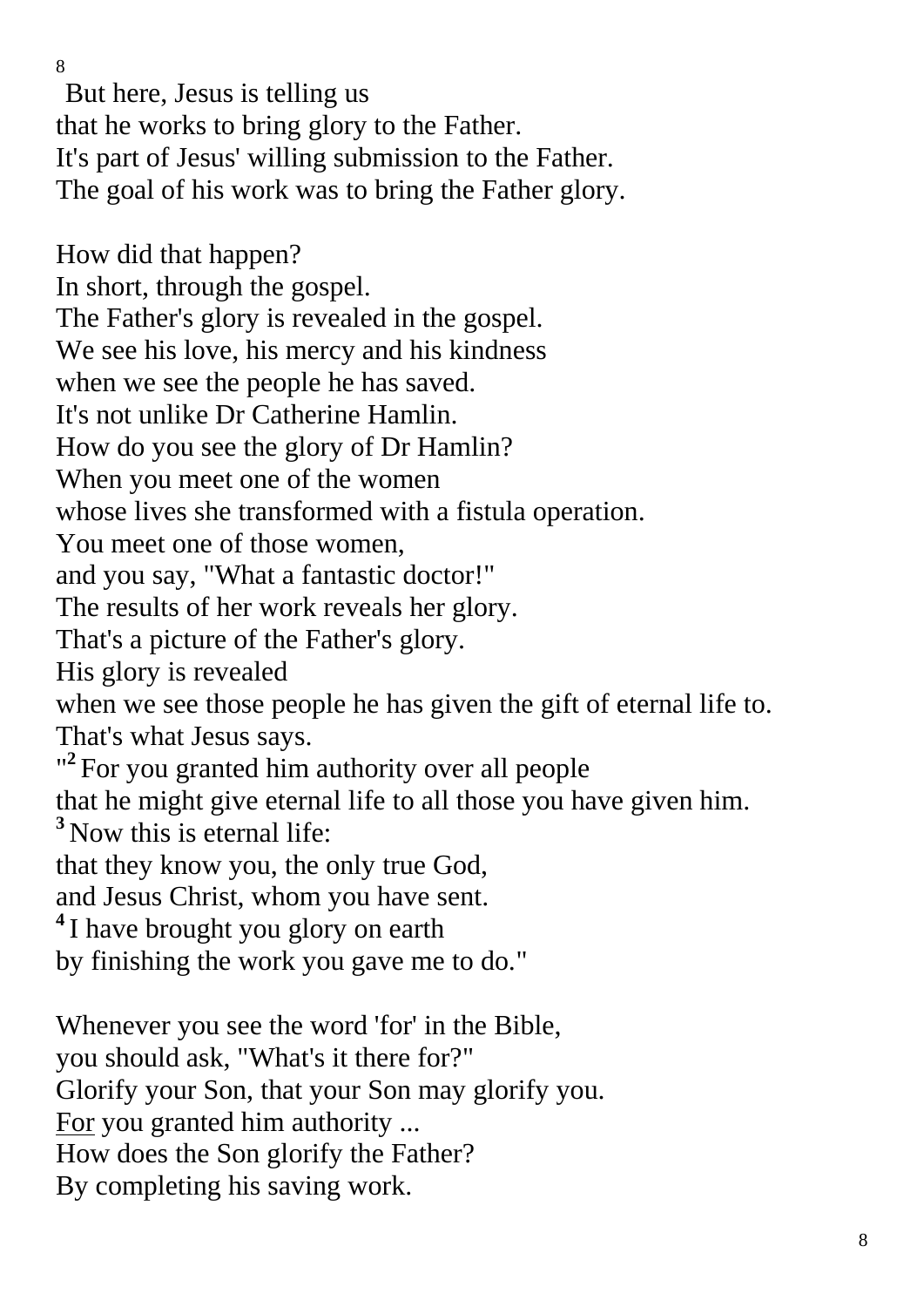God the Father is glorified when people see his saved people. People saved not from the debilitating effects of fistula, but from the damning effects of sin. People given not just a transformed earthly life but eternal life.

God the Father is still invisible.

That much hasn't changed from Old Testament to New. But we see his glory in the people he has given eternal life to. The people who know him, the only true God and Jesus Christ whom he sent.

People sometimes say to me, I don't need to come to church, I experience God in nature. It's true we do hear the echoes of God's glory in his creation. But you actually hear them more clearly when you see his redeemed people. Here's someone he gave eternal life to. Here's someone else he gave eternal life to. Look around. This place is reverberating with God's glory. The evidence of his love and mercy is all around you. The gift of eternal life is here to be seen. And if you look at me and you think to yourself, "That's not a particularly impressive specimen of eternal life. Surely God could have done a better job than that." No. No. No. That's the point. This poor specimen of eternal life is evidence of boundless reach of God's mercy and love. Why, his gospel is so glorious, it could even save such a one as me.